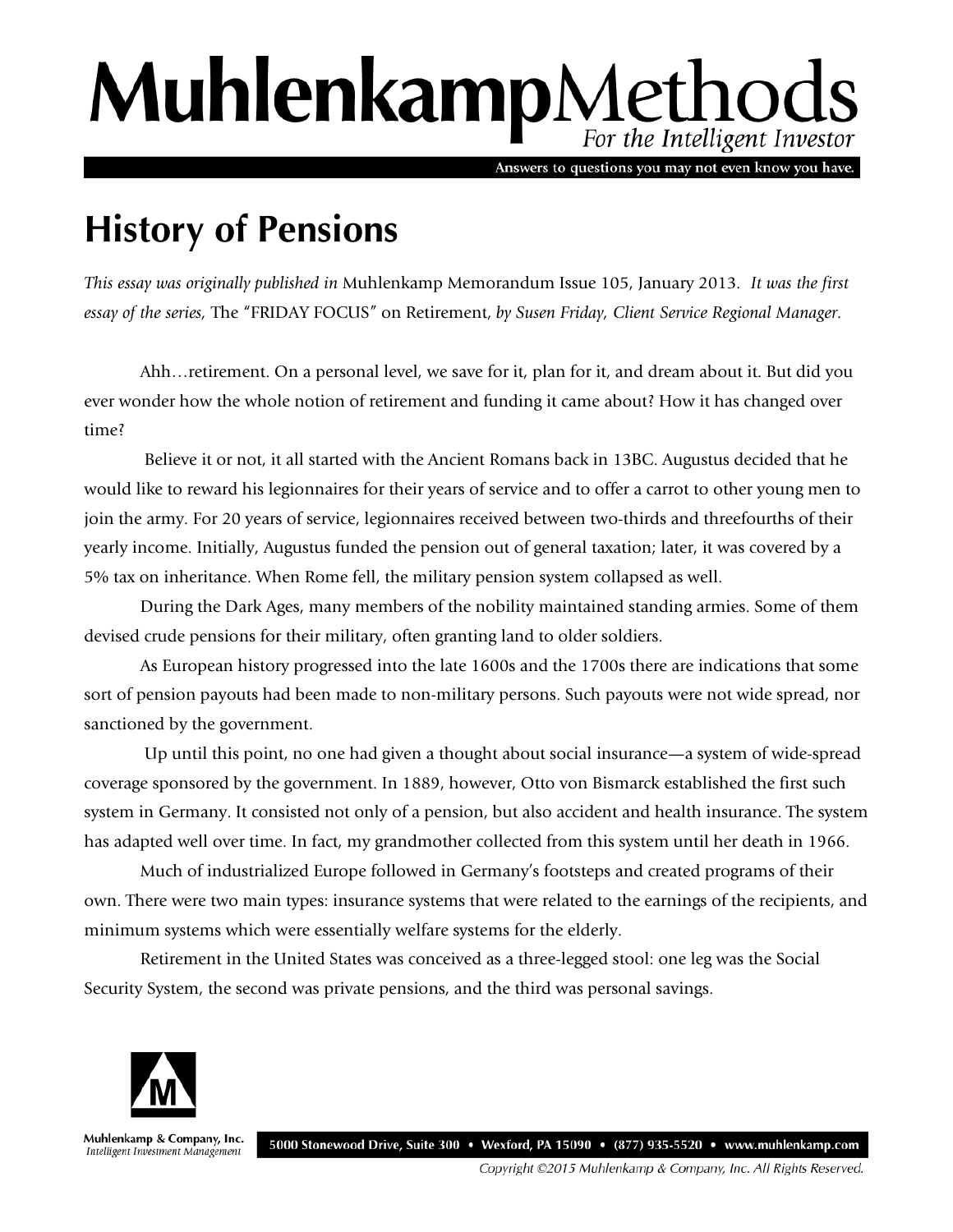In the United States, the Social Security System was created in 1935 by the Social Security Act. The System initially provided income to retired workers based on their earned income. Since then, it has been amended and expanded. Most notably, the changes are to cover those with disabilities and to provide medical coverage for those on public assistance.

The first private pensions established in the United States were by American Express (1875) and the B&O Railroad (1880). Many other companies followed suit, primarily in the banking, railroad, and public utility industries.

The "retirement industry" was born in the early 1900s when insurance companies began offering group annuity contracts to companies. Insurance companies have continued to play a major role in retirement plans ever since.

Over time, private companies were encouraged to provide pensions to their employees. During both World War II and the Korean Conflict, the U.S. government imposed price and wage stabilization programs. Since companies could not reward their employees with higher wages, they turned to providing benefits as an alternative.

The growth of pensions in the coal, automobile, and steel industries was a direct result of collective bargaining by their respective unions. The availability of retirement plans spilled over into nonunion companies and has been used as a means of being more competitive for skilled labor.

## *What's important to remember is that retirement plans are dynamic creations that change over time!*

Plan design, or customization of individual plans, provides the framework within which a plan must operate. If the plan sponsor wishes to include a new feature in the plan, he legally amends the plan. Sometimes the government wants to change the rules under which qualified plans operate across the board. This is usually done by passing new legislation that is then implemented by either the Department of Labor (DOL) or the Internal Revenue Service (IRS). An example of this is the recent Regulation 408(b)(2), which requires greater transparency of plan expenses.



Muhlenkamp & Company, Inc. Intelligent Investment Management

5000 Stonewood Drive, Suite 300 • Wexford, PA 15090 • (877) 935-5520 • www.muhlenkamp.com

Copyright ©2015 Muhlenkamp & Company, Inc. All Rights Reserved.